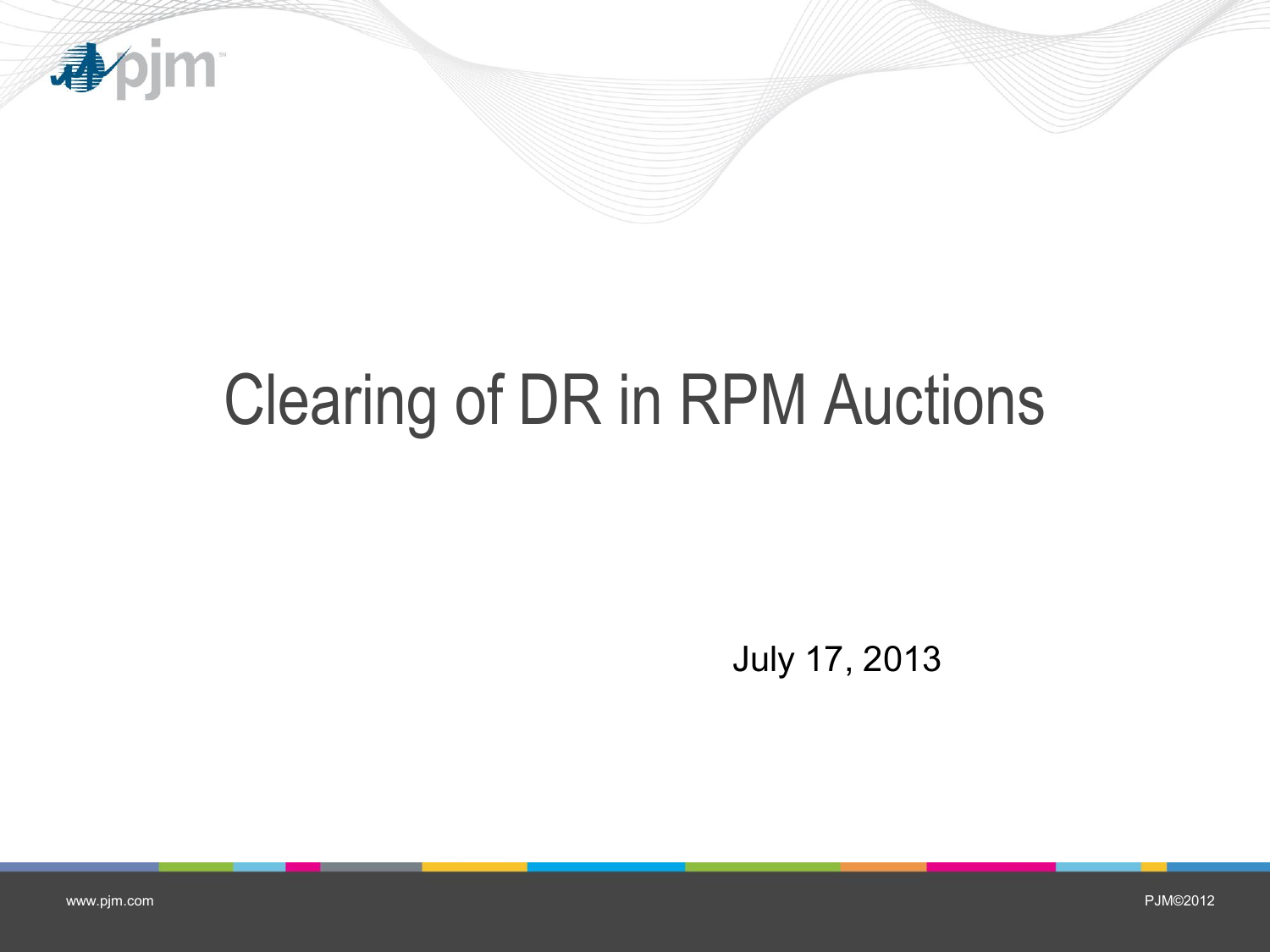

- DR is not modeled in the IRM Study
- IRM Study models all load and generation in PJM and in adjacent systems and determines the reserve margin required for PJM to satisfy a "1 day in 10 years" reliability criterion.
- The required reserve margin (~115%) can then be satisfied with a combination of generation, DR and EE resources.
- In determining the value of DR toward meeting the required reserve margin, it is important to recognize the limitation of DR in terms of the number and duration of interruption calls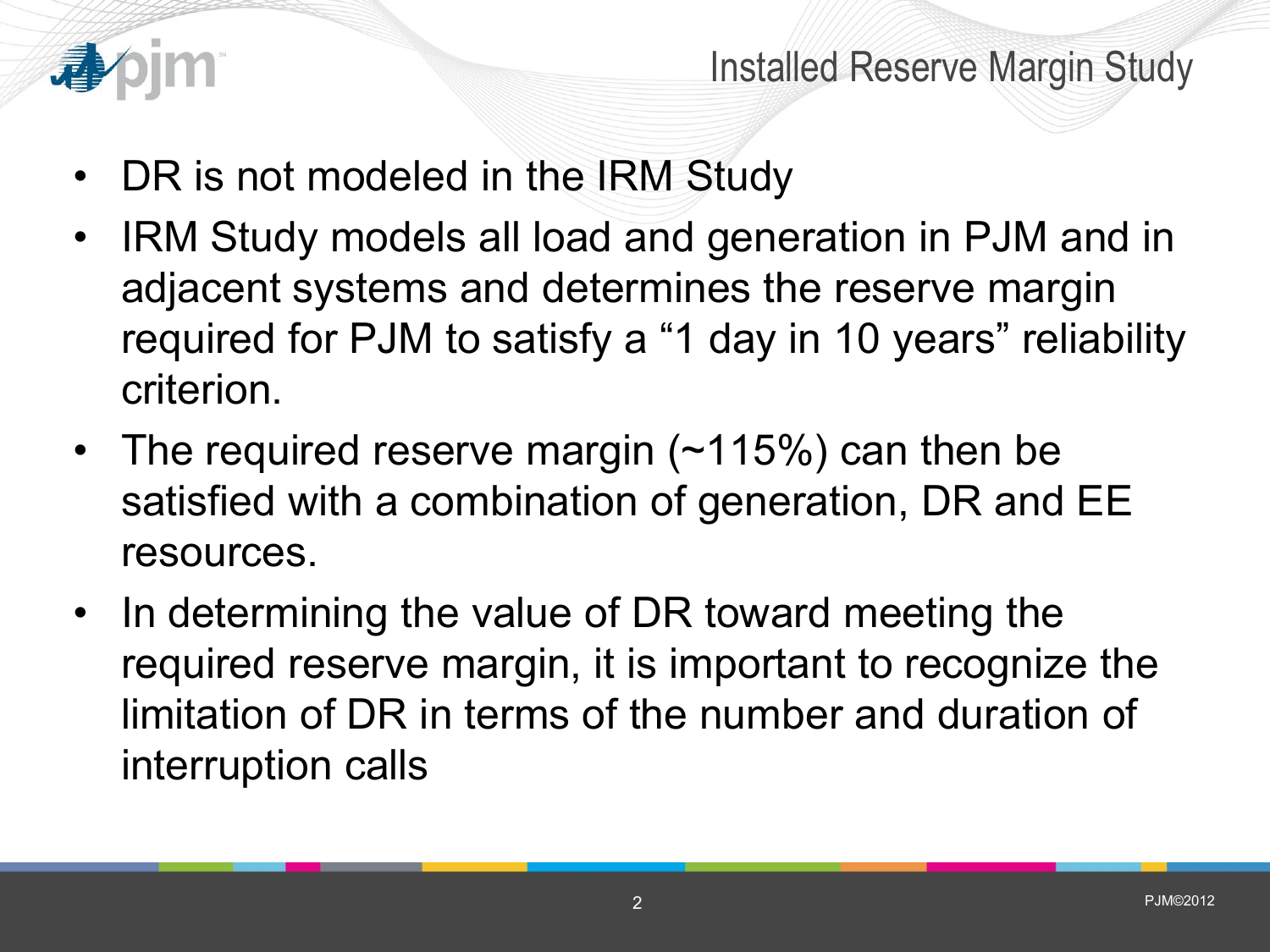

DR Reliability Targets

- DR Reliability Targets are established to ensure reliability standards are maintained by recognizing the availability limitations of DR
- Limited DR Reliability Target is maximum quantity of Limited DR to be consistent with maintenance of reliability
- Extended Summer (ES) DR Reliability Target is maximum quantity of combination of Limited DR and ES DR to be consistent with maintenance of reliability
- Reliability Targets established for the RTO and each LDA
- Reliability Target expressed as % of peak load and converted to UCAP terms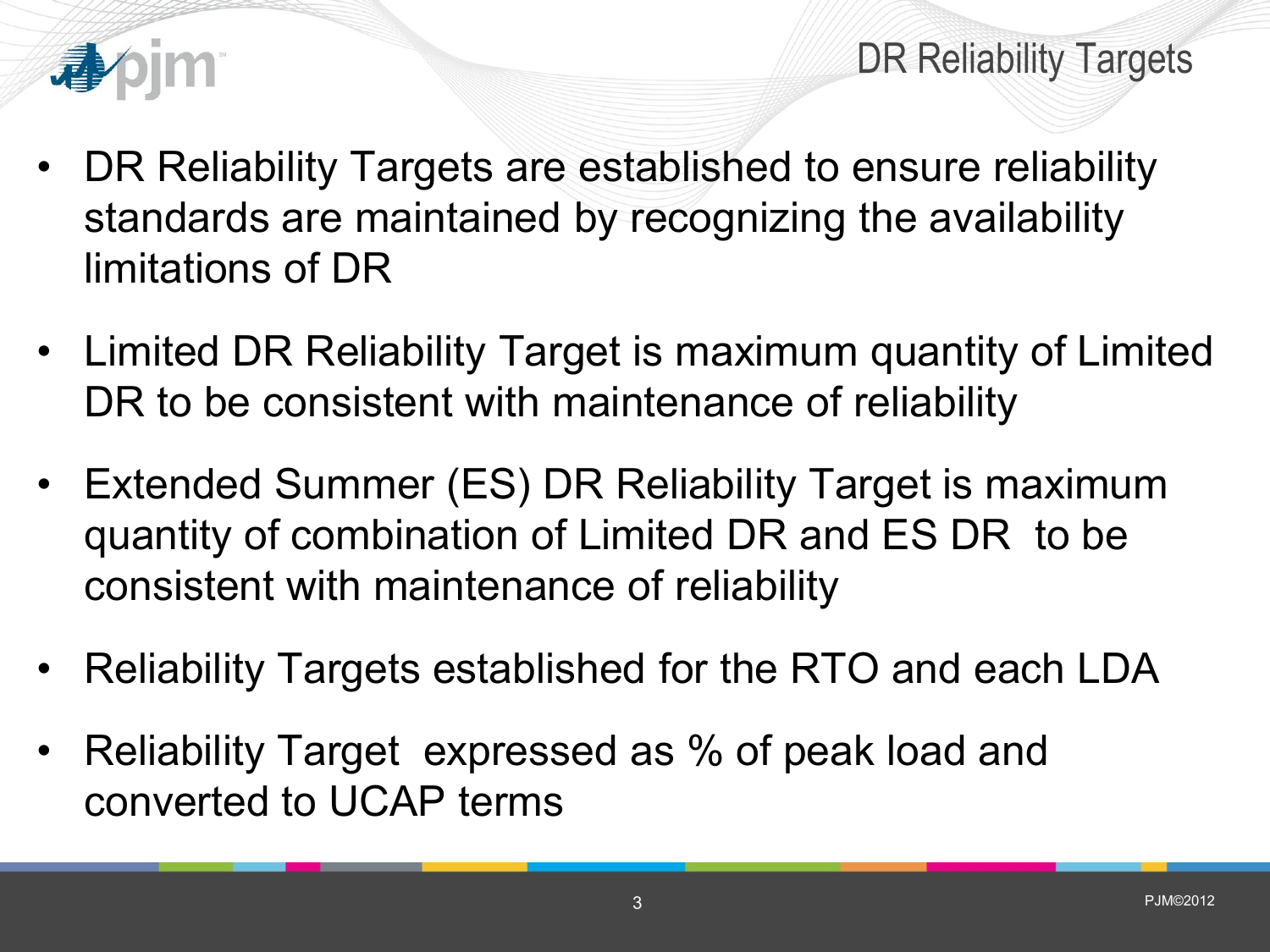

DR Reliability Targets in RPM Auctions

- DR Reliability Targets are implemented in RPM auctions as Minimum Resource Requirements for less limited, better availability products
- Minimum Annual Resource Requirement sets a minimum level of Annual capacity to be procured
- Minimum Extended Summer Resource Requirement sets a minimum level of combined Annual and ES capacity to be procured
- Minimum Resource Requirements are established for the RTO and each LDA
- RPM auction clearing process will select Annual Resources and/or Extended Summer Resources out-ofmerit order, if necessary, to satisfy Minimum Resource **Requirements**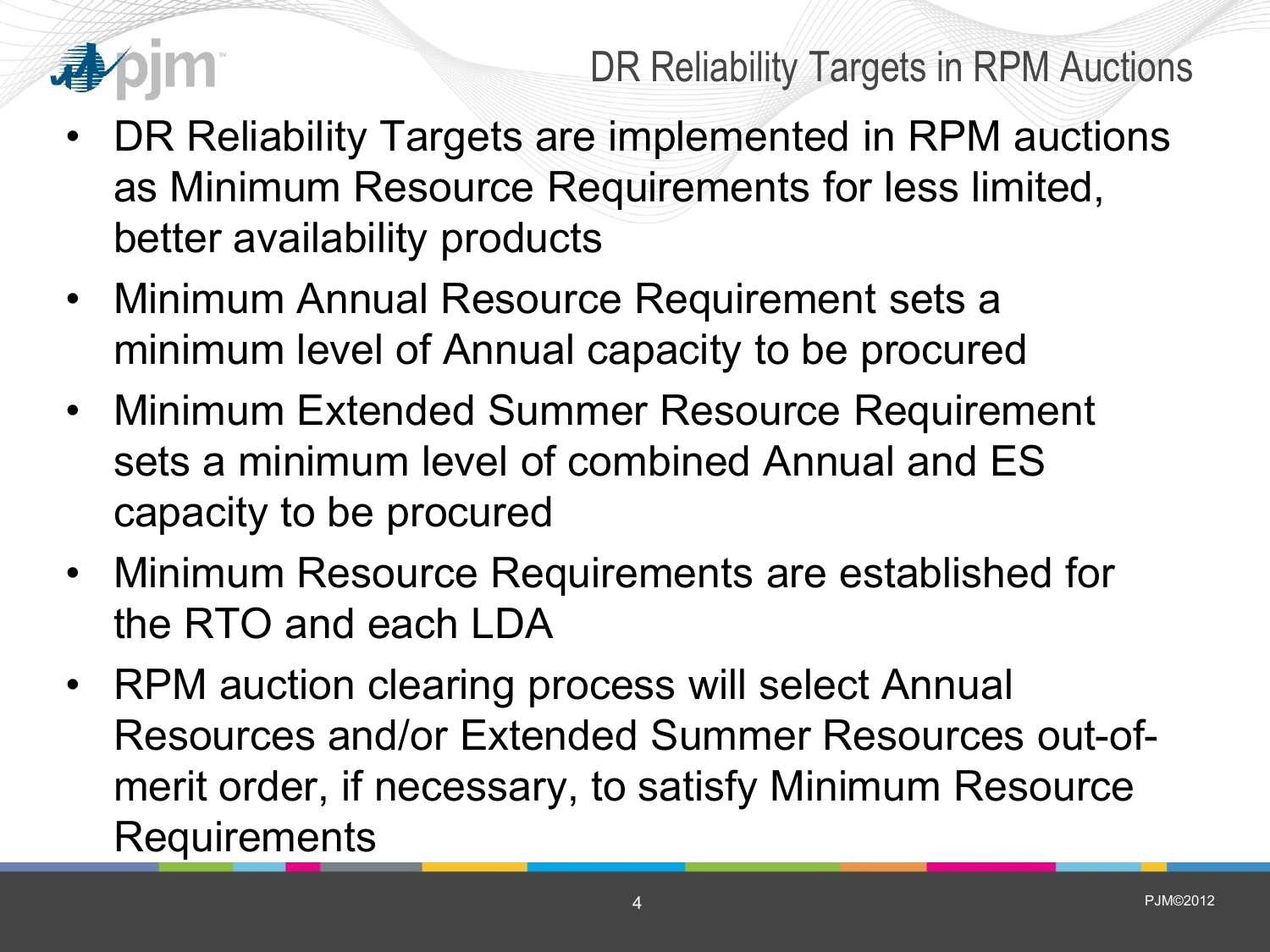

Minimum Annual Resource Requirement

**Minimum Annual Resource Requirement** = Minimum amount of capacity PJM seeks to procure from Annual Resources (generation, Annual DR, and energy efficiency resources) located in RTO/LDA

#### **RTO Minimum Annual Resource Requirement** =



#### **LDA Minimum Annual Resource Requirement** =

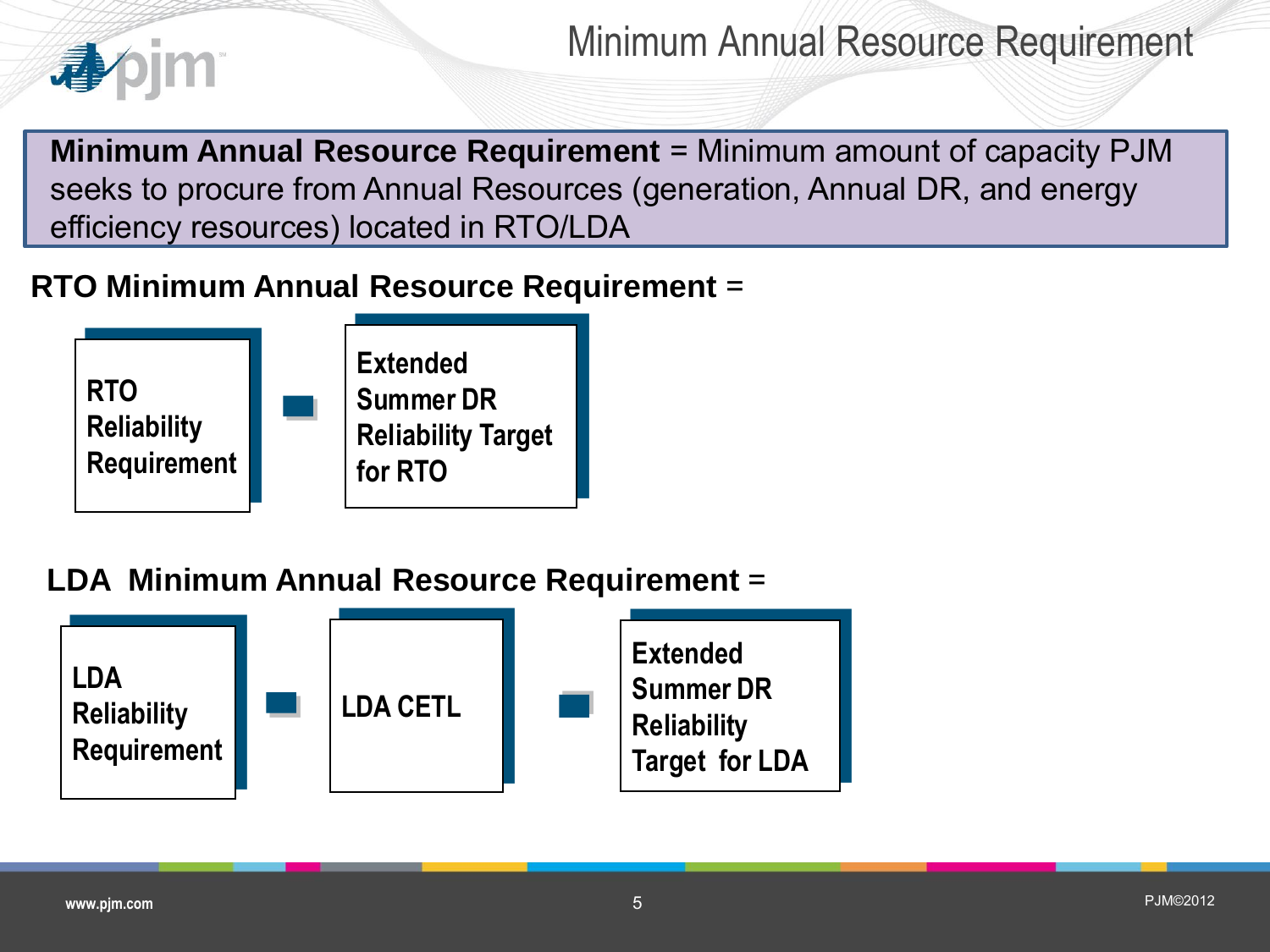

**Minimum Extended Summer Resource Requirement** = Minimum amount of capacity PJM seeks to procure from Annual Resources (generation, Annual DR, and energy efficiency resources) and Extended Summer DR located in RTO/LDA

#### **RTO Minimum Extended Summer Resource Requirement** =



**LDA Minimum Extended Summer Resource Requirement** =

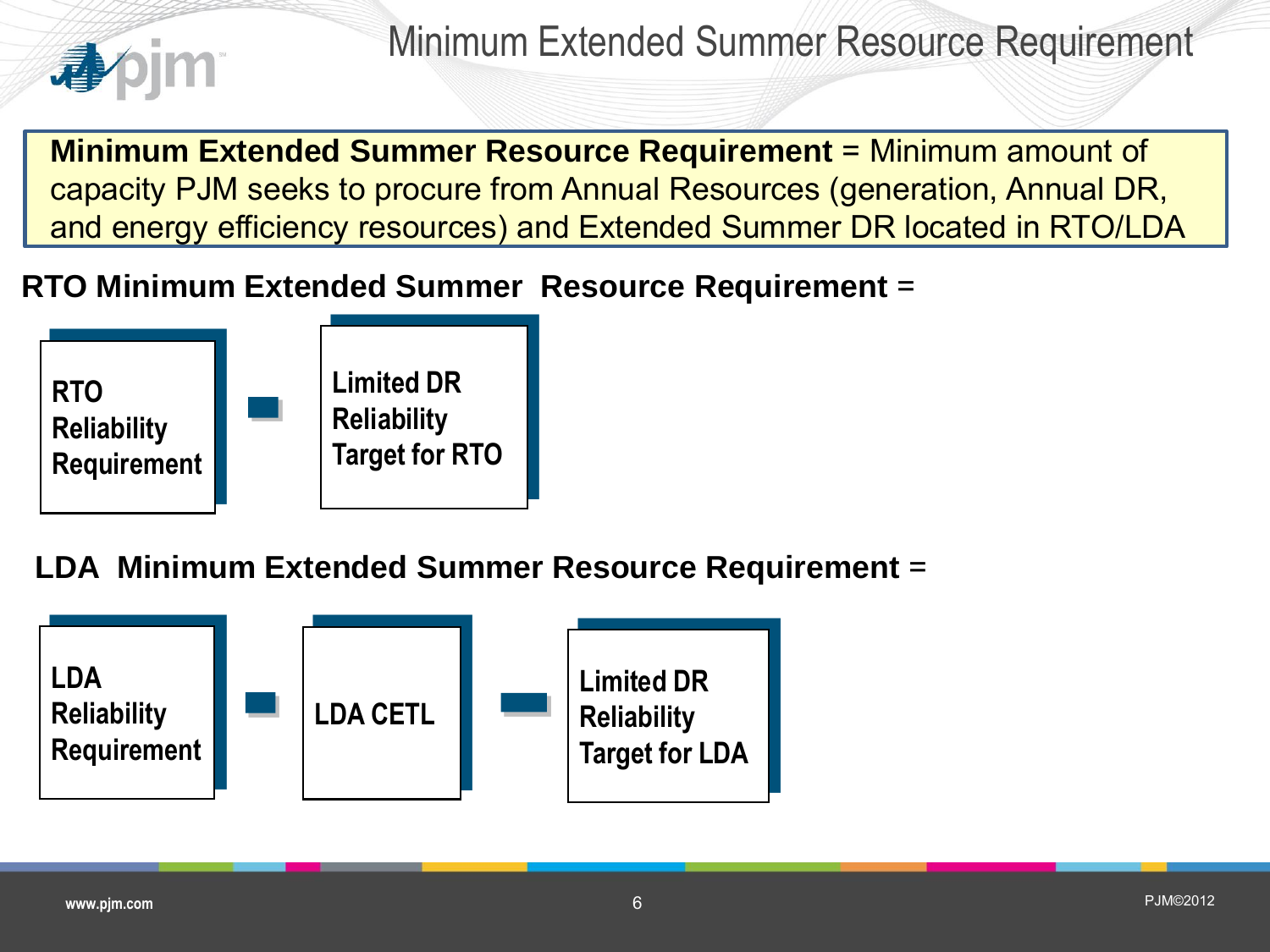

## Illustration of Auction Clearing

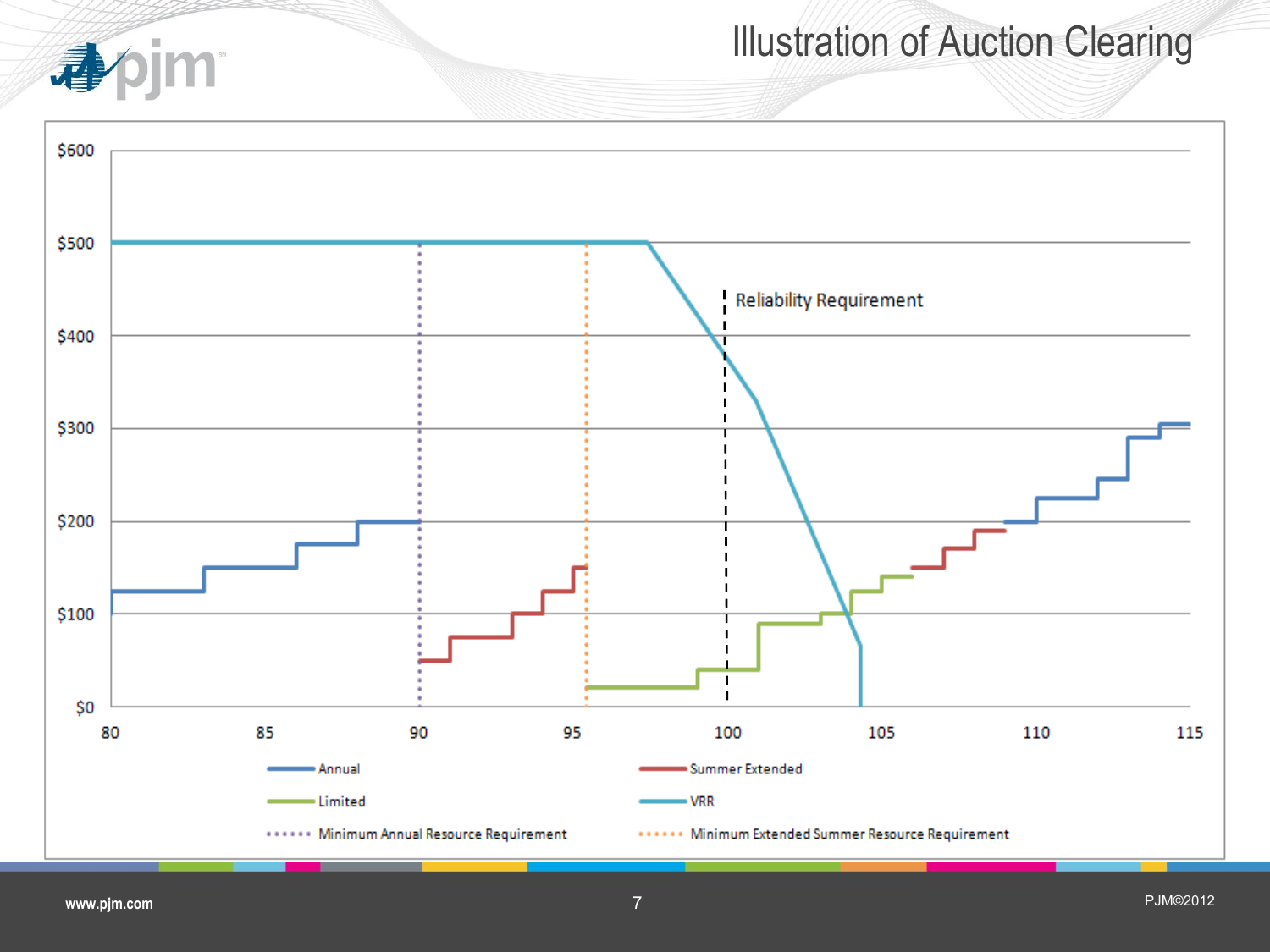

Price Separation in RPM Between Demand Response Products

|                            | Limited<br>(\$/MWday)      |        | <b>Extended</b><br><b>Summer</b><br>(\$/MWday) |        | <b>Annual</b><br>(\$/MWday) |        | <b>ES / Annual Adder</b>                    |
|----------------------------|----------------------------|--------|------------------------------------------------|--------|-----------------------------|--------|---------------------------------------------|
| <b>14/15 Delivery Year</b> |                            |        |                                                |        |                             |        |                                             |
| <b>RTO</b>                 | $\boldsymbol{\mathcal{S}}$ | 125.47 | $\boldsymbol{\mathsf{S}}$                      | 125.99 | $\boldsymbol{\mathsf{S}}$   | 125.99 | Range:<br>RTO: \$0.52<br>LDA's: \$11.03     |
| <b>MAAC</b>                | $\boldsymbol{\mathsf{S}}$  | 125.47 | $\boldsymbol{\mathsf{S}}$                      | 136.50 | $\boldsymbol{\theta}$       | 136.50 |                                             |
| <b>PS-NORTH</b>            | $\boldsymbol{\mathsf{S}}$  | 213.97 | $\boldsymbol{\mathsf{S}}$                      | 225.00 | $\mathcal{S}$               | 225.00 |                                             |
| <b>15/16 Delivery Year</b> |                            |        |                                                |        |                             |        |                                             |
| <b>RTO</b>                 | $\mathbb{S}$               | 118.54 | $\boldsymbol{\mathsf{S}}$                      | 136.00 | $\mathcal{S}$               | 136.00 | \$17.46                                     |
| <b>MAAC</b>                | $\boldsymbol{\mathcal{S}}$ | 150.00 | $\boldsymbol{\mathsf{S}}$                      | 167.64 | $\boldsymbol{\mathcal{S}}$  | 167.64 |                                             |
| <b>ATSI</b>                | $\boldsymbol{\mathsf{S}}$  | 304.62 | $\mathbb{S}$                                   | 322.08 | $\mathcal{S}$               | 357.00 |                                             |
| <b>16/17 Delivery Year</b> |                            |        |                                                |        |                             |        |                                             |
| <b>RTO</b>                 | $\boldsymbol{\mathsf{S}}$  | 59.37  | $\boldsymbol{\mathsf{S}}$                      | 59.37  | $\boldsymbol{\mathsf{S}}$   | 59.37  | Range:<br>Most of RTO: \$0<br>ATSI: \$19.78 |
| <b>MAAC</b>                | $\mathfrak{S}$             | 119.13 | $\boldsymbol{\mathsf{S}}$                      | 119.13 | $\boldsymbol{\mathsf{S}}$   | 119.13 |                                             |
| <b>PS-NORTH</b>            | $\boldsymbol{\mathsf{S}}$  | 219.00 | $\boldsymbol{\mathsf{S}}$                      | 219.00 | $\boldsymbol{\mathsf{S}}$   | 219.00 |                                             |
| <b>ATSI</b>                | $\boldsymbol{\mathsf{S}}$  | 94.45  | $\boldsymbol{\mathsf{S}}$                      | 114.23 | $\boldsymbol{\mathsf{S}}$   | 114.23 |                                             |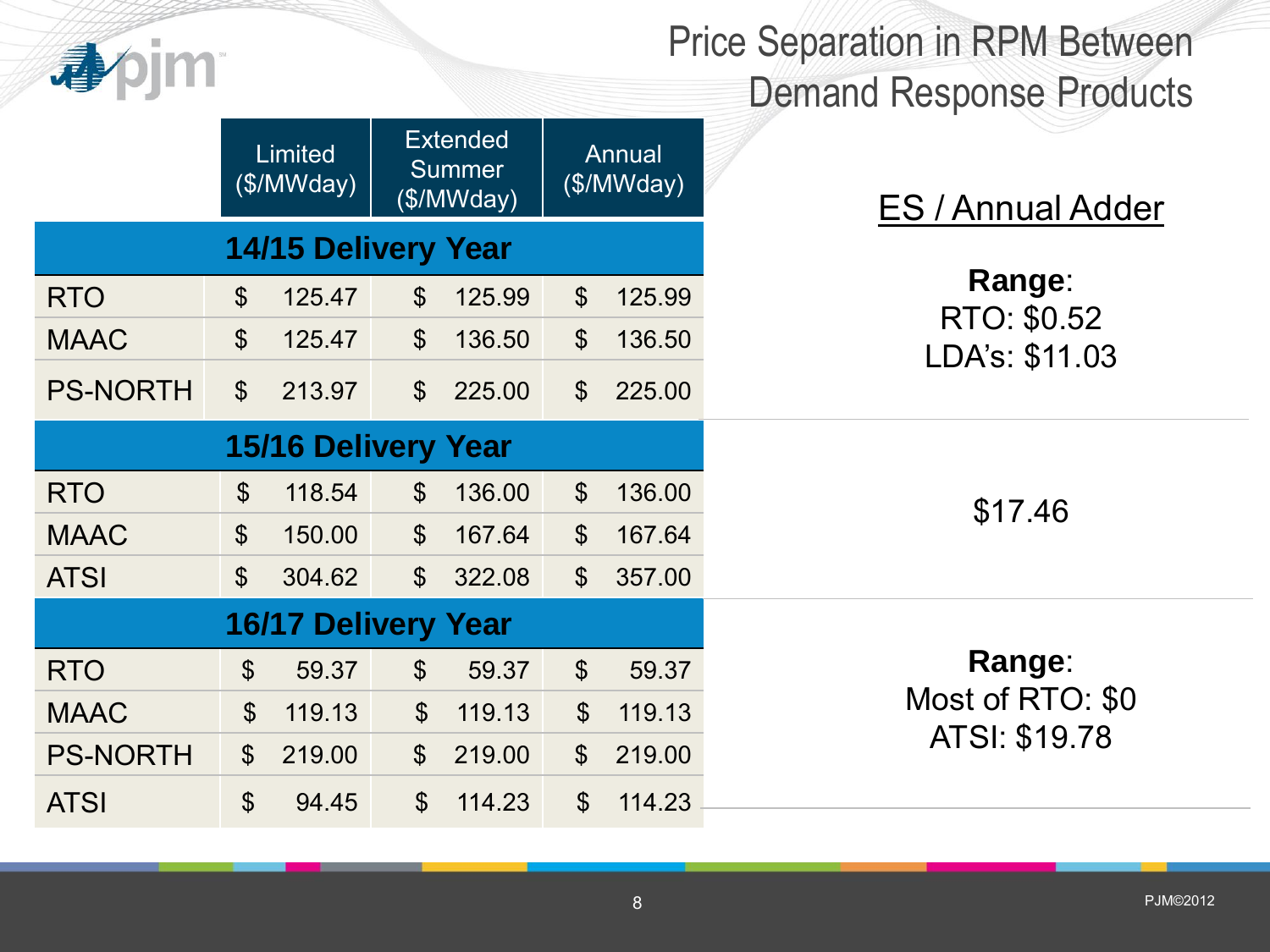

■ Extended Summer Annual